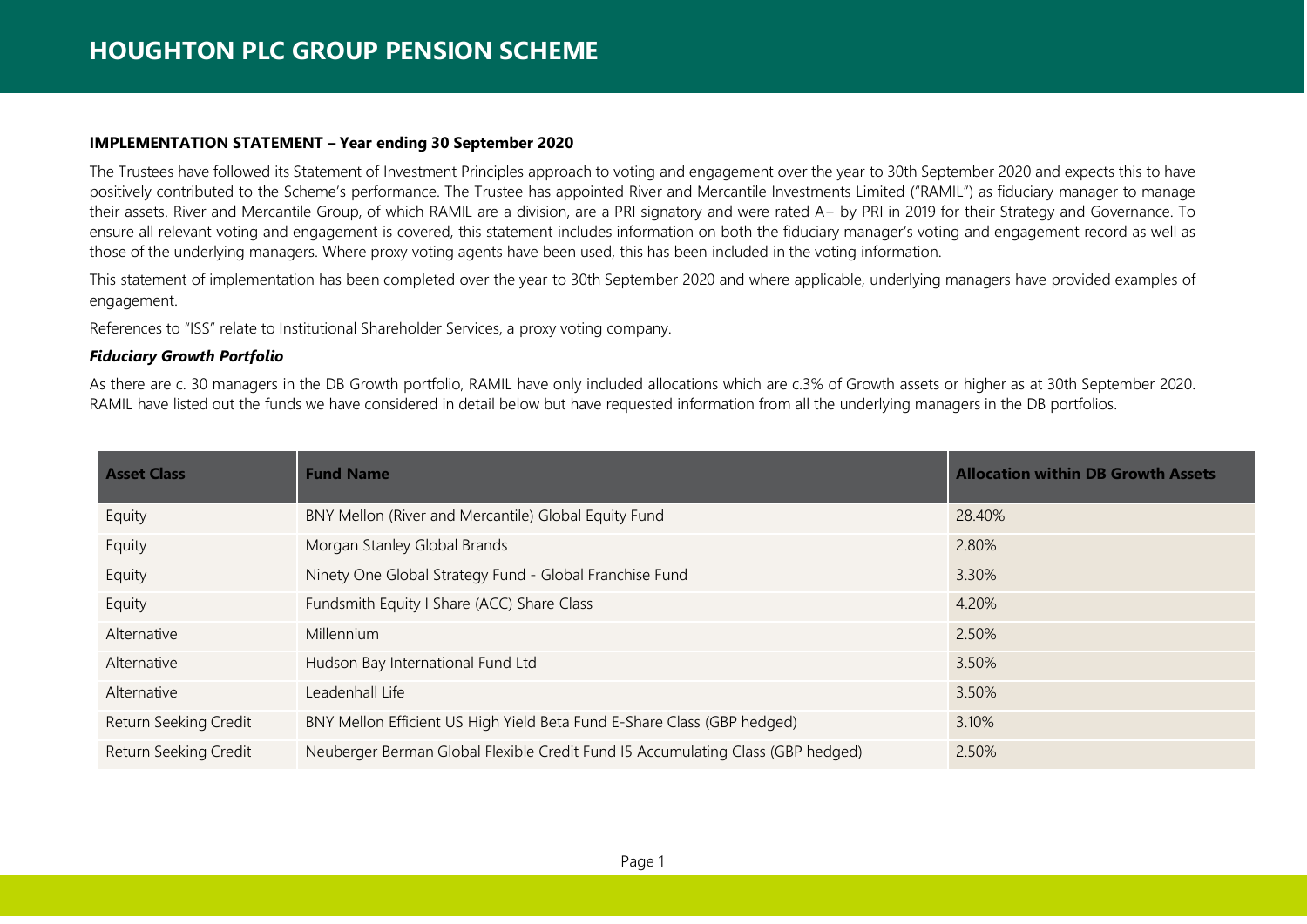## **Equity**

*Morgan Stanley – Global Brands Fund:*

**Voting Statistics**

|                            | Number of<br><b>Meetings voted</b><br><b>on</b> | Total number<br>of resolutions | Number of<br>actual votes<br>against<br>management | Average % of<br>votes against<br>management per<br>region | Average %<br>votes against<br>management<br>for E<br>resolutions | Average % votes<br>against<br>management for<br><b>S</b> resolutions | Average %<br>votes against<br>management<br>for G<br>resolutions | Average % of<br>meetings<br>voted against<br>management<br>endorsement<br>by at least one<br>item |
|----------------------------|-------------------------------------------------|--------------------------------|----------------------------------------------------|-----------------------------------------------------------|------------------------------------------------------------------|----------------------------------------------------------------------|------------------------------------------------------------------|---------------------------------------------------------------------------------------------------|
| Total 12m to<br>30/09/2020 | 41                                              | 575                            |                                                    | 13%                                                       | 0%                                                               | 12%                                                                  | 13%                                                              | 72%                                                                                               |

# **Most significant vote(s) and examples of Engagement**

# *Microsoft*

- Morgan Stanley ('MS') engaged with the company on their new decarbonisation targets, as well as diversity and engagement
	- o *Carbon*

Microsoft has recently pledged to become carbon-negative by 2030; MS probed the company on how this target can be achieved.

Microsoft is also focused on understanding and reducing their supply chain emissions and has started charging a carbon price on them internally, as well as developing tools to incentivise suppliers to reduce them.

o *Diversity and inclusion*

Microsoft shared that diversity and inclusion targets are part of senior management remuneration. The company is also working on improving diversity in hiring and set recruitment campuses at universities with a high percentage of diverse students.

However, despite shareholder pressure, the company still does not disclose median gender pay gaps – MS have reiterated their view that they should.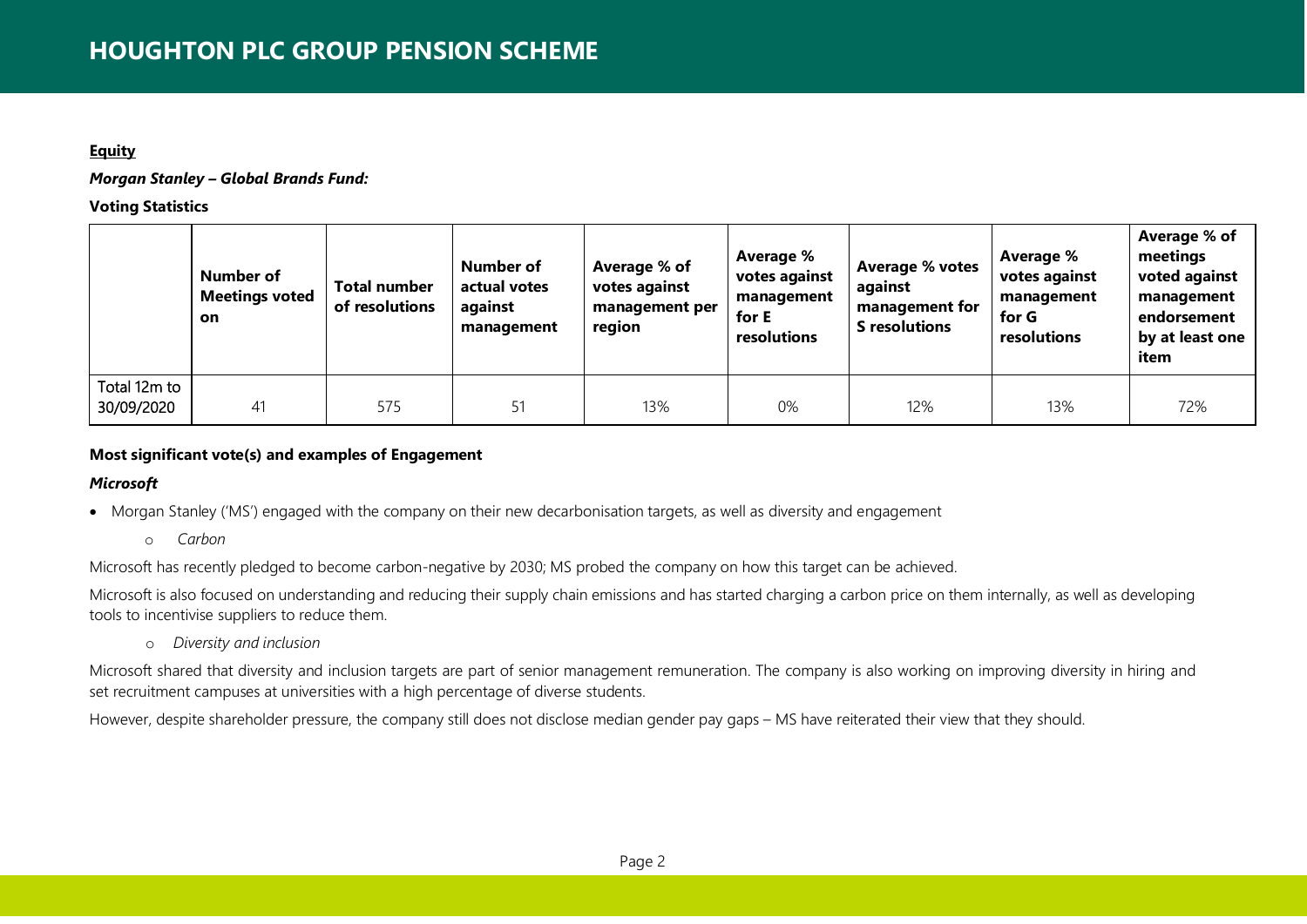# *L'Oreal*

- MS have continued to engage with L'Oréal on product sustainability improvements and impact on brand equity.
- The company has confirmed sustainability projects (e.g. the costs of switching to recycled plastic in packaging) are ring-fenced in the budget and will not be hindered by the need to meet financial targets.
- The engagement increased the manager's confidence that the company takes sustainability seriously and is focused on reflecting this in their brand messaging, which should strengthen their brands in the future.

# *Nike*

- MS engaged with Nike on labour conditions in their suppliers' factories, their efforts to reduce the environmental impact of their products and diversity and inclusion.
- While labour conditions in outsourced factories remain a risk given the complexity of the supply chain, the company has shared initiatives to mitigate these risks.
- However, MS highlighted to them that they lag some of the peers in using modern technology, such as apps, to receive direct feedback from factory workers.
- The company has adopted aggressive science-based targets to reduce direct and indirect emissions. It is collecting data from suppliers to understand their emissions profile and plans to use this to reward better performing ones in the future.
- The company introduced a requirement to have diverse slates of candidates for internal and external recruitment several years ago, but the company admitted there is more work to be done to close the gender seniority gap.

## *Ninety One – Global Strategy Fund – Global Franchise Fund:*

# Voting Statistics

|              | Number of<br><b>Meetings</b><br>voted on | <b>Total number</b><br>of resolutions | <b>Number of</b><br>votes against<br>management<br>resolutions | Average % of<br>resolutions<br>against<br>management<br>per region | Average %<br>votes against<br>management<br>for E<br>resolutions | Average %<br>votes against<br>management<br>for S<br>resolutions | Average %<br>votes against<br>management<br>for G<br>resolutions | <b>Number of</b><br><b>Meetings</b><br>where voted<br>against<br>management<br>endorsement<br>by at least<br>one item | Average % of<br>meetings<br>voted against<br>management<br>endorsement<br>by at least<br>one item |
|--------------|------------------------------------------|---------------------------------------|----------------------------------------------------------------|--------------------------------------------------------------------|------------------------------------------------------------------|------------------------------------------------------------------|------------------------------------------------------------------|-----------------------------------------------------------------------------------------------------------------------|---------------------------------------------------------------------------------------------------|
| Total 12m to |                                          |                                       |                                                                |                                                                    |                                                                  |                                                                  |                                                                  |                                                                                                                       |                                                                                                   |
| 30/09/2020   | 31                                       | 473                                   | 29                                                             | 5%                                                                 | 0%                                                               | 0%                                                               | 37%                                                              |                                                                                                                       | 43%                                                                                               |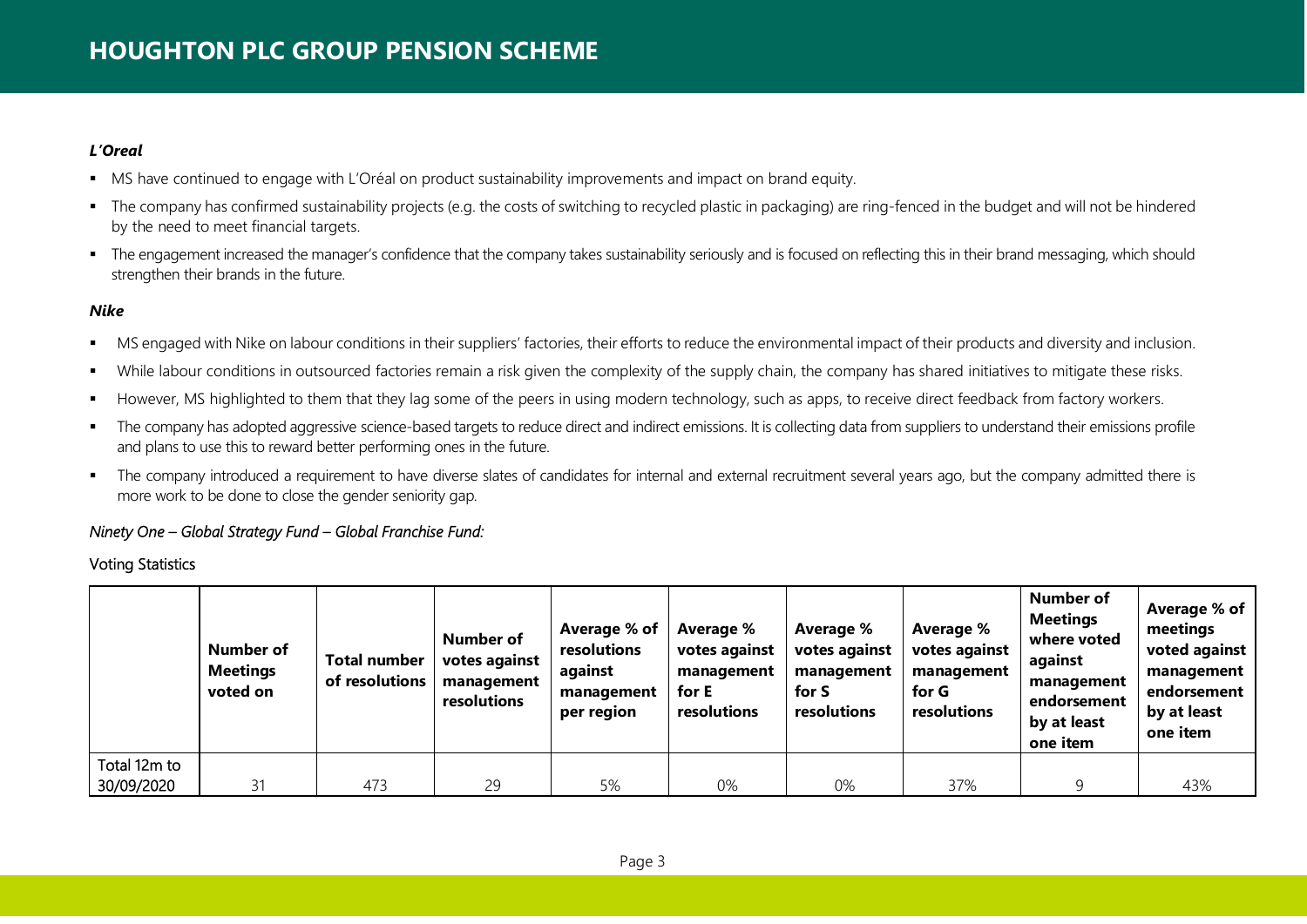# **HOUGHTON PLC GROUP PENSION SCHEME**

#### **Most significant vote(s) and examples of engagement**

|                                        | Voting statics on shareholder resolutions |                               |                 |                                                                           |                                            |                                     |                                   |                                                                  |  |  |  |
|----------------------------------------|-------------------------------------------|-------------------------------|-----------------|---------------------------------------------------------------------------|--------------------------------------------|-------------------------------------|-----------------------------------|------------------------------------------------------------------|--|--|--|
| <b>Company</b><br><b>Name</b>          | Country                                   | <b>Meeting</b><br><b>Date</b> | Proponent       | <b>Proposal Text</b>                                                      | <b>Management</b><br><b>Recommendation</b> | <b>ISS</b><br><b>Recommendation</b> | <b>Vote</b><br><b>Instruction</b> | <b>Voter Rationale</b>                                           |  |  |  |
| Microsoft<br>Corporation               | <b>USA</b>                                | $04$ -Dec-<br>19              | Share<br>Holder | Report on Employee<br>Representation on the<br><b>Board of Directors</b>  | Against                                    | Against                             | None                              | Internal discussion was not<br>resolved in time to vote.         |  |  |  |
| Microsoft<br>Corporation               | <b>USA</b>                                | $04$ -Dec-<br>19              | Share<br>Holder | Report on Gender Pay Gap                                                  | Against                                    | For                                 | None                              | Internal discussion was not<br>resolved in time to vote.         |  |  |  |
| Intuit Inc.                            | <b>USA</b>                                | $23$ -Jan-<br>20              | Share<br>Holder | Adopt a Mandatory<br>Arbitration Bylaw                                    | Against                                    | Against                             | Against                           | Not considered to be in the<br>best interest of all shareholders |  |  |  |
| Becton,<br>Dickinson<br>and<br>Company | <b>USA</b>                                | 28-Jan-<br>20                 | Share<br>Holder | Reduce Ownership<br>Threshold for Shareholders<br>to Call Special Meeting | Against                                    | For                                 | For                               |                                                                  |  |  |  |
| EA                                     | <b>USA</b>                                | $06$ -Aug-<br>20              | Share<br>Holder | Provide Right to Act by<br>Written Consent                                | Against                                    | For                                 | For                               |                                                                  |  |  |  |

## **Examples of Engagement**

## *FactSet*

- In 2018, Ninety One engaged with FactSet around concerns about the Board composition. At the AGM in December 2018, they expressed their worries around the board structure by voting against the re-election of the audit committee chair given concerns over his long tenure and lack of independence. This was compounded by the board's not being able to provide a satisfactory rationale for maintaining this status quo and the fact that the board is classified, and this director is only up for election every three years.
- Despite further engagements with FDS post the AGM, Ninety One had not received a satisfactory mitigating explanation regarding the concerns around the tenure of the audit committee. At the time of the 2019 AGM, the audit committee remained at only 50% independence; however, the manager was limited in their opportunity to oppose at the AGM since the two non-independent committee members were not up for re-election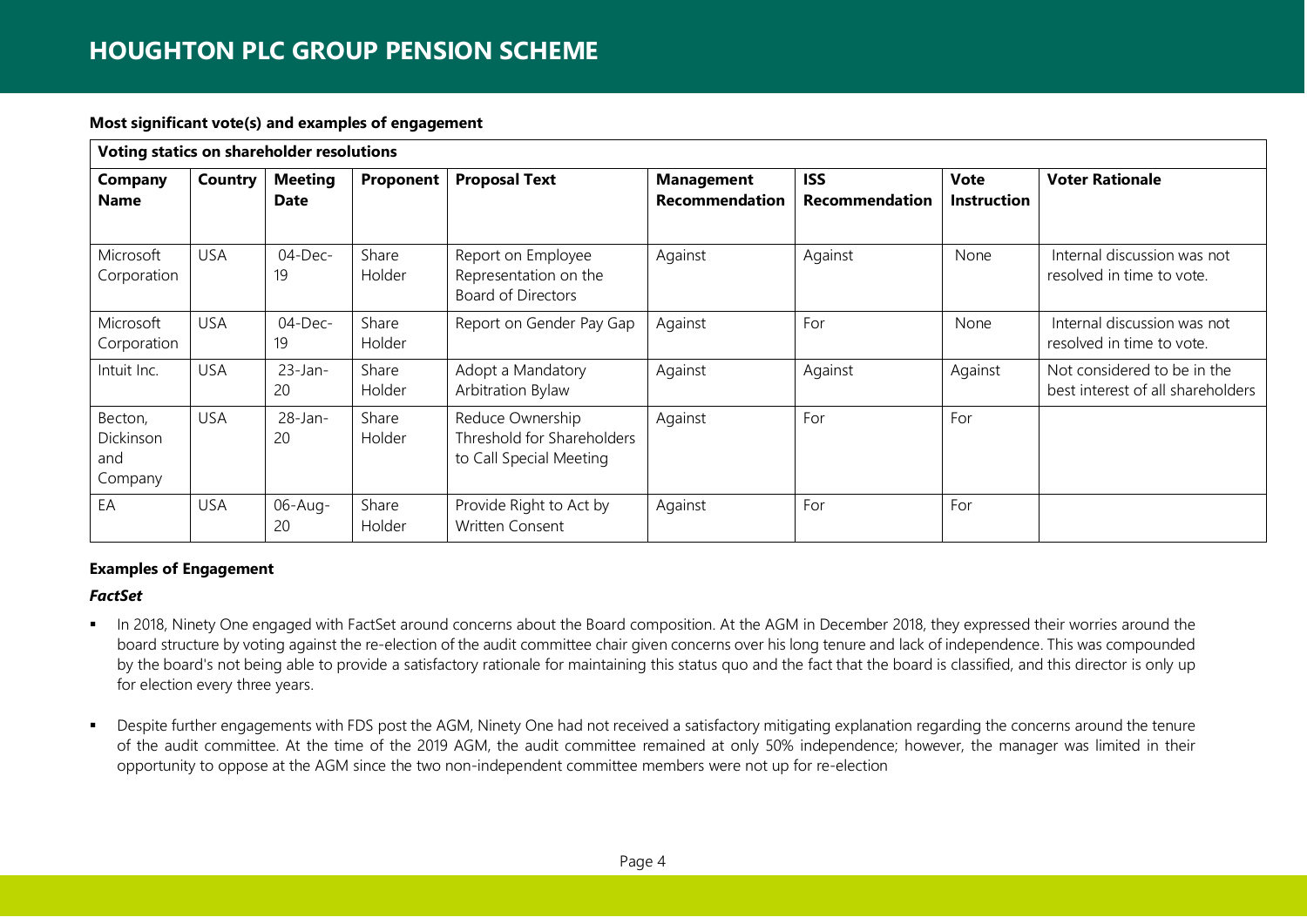However, the resolution came through in early Q3 2020 when FactSet publicly announced that they were refreshing their board. The director the manager had highlighted as tenured and the chair of the audit committee in numerous engagements was leaving. The new board chair is female which is also a positive step from the standpoint of diversity and progression.

# *VeriSign*

• NO engaged pre-AGM with the Company on their audit committee composition. They opposed three directors due to independence concerns given tenure on the board. The three members of the audit committee had tenures of between 12 and 18 years which NO consider too long to be independent. As such, they voted against the nomination of two members, and requested the board investigate the structure of the audit committee to safeguard independence, considering director tenure, without adversely impacting Verisign's business operations, continuity and performance.

## *Fundsmith – Equity Fund:*

## **Voting Statistics**

|                         |                 |                             | <b>No. of Votes Against</b> |         |                   |
|-------------------------|-----------------|-----------------------------|-----------------------------|---------|-------------------|
|                         | No. of Voteable |                             | <b>Management</b>           |         | % Voted Against   |
|                         | <b>Proxies</b>  | <b>Times actually voted</b> | <b>Instruction</b>          | % Voted | <b>Management</b> |
| Total 12m to 30/09/2020 | 793             | 793                         | 44                          | 100%    | ऽ%                |

# **Most significant vote(s) and examples of engagement**

- Engaged with multiple companies in the last year on remuneration policies, but most notably Diageo and IHG. Fundsmith encourage companies to include returnsbased measure (ROIC) in their long-term incentive package (LTIP) so that only value accretive growth is rewarded. They were successful in the engagement with IHG (they now include a ROIC measure in the LTIP). Following further engagement Fundsmith were not successful in getting Diageo to add a returns-based measure in their LTIP and as a result voted against their remuneration policy at their AGM.
- As long term shareholders Fundsmith consider ESG factors a significant part of their investment process as they want companies that can sustain a return on invested capital across the business cycle and the only way that is possible (over the long term) is by not having an excessive negative impact on the environment or society. The biggest innovation in this process over the last year was to publish a responsible investment policy, which explains Fundsmith's approach to responsible investment.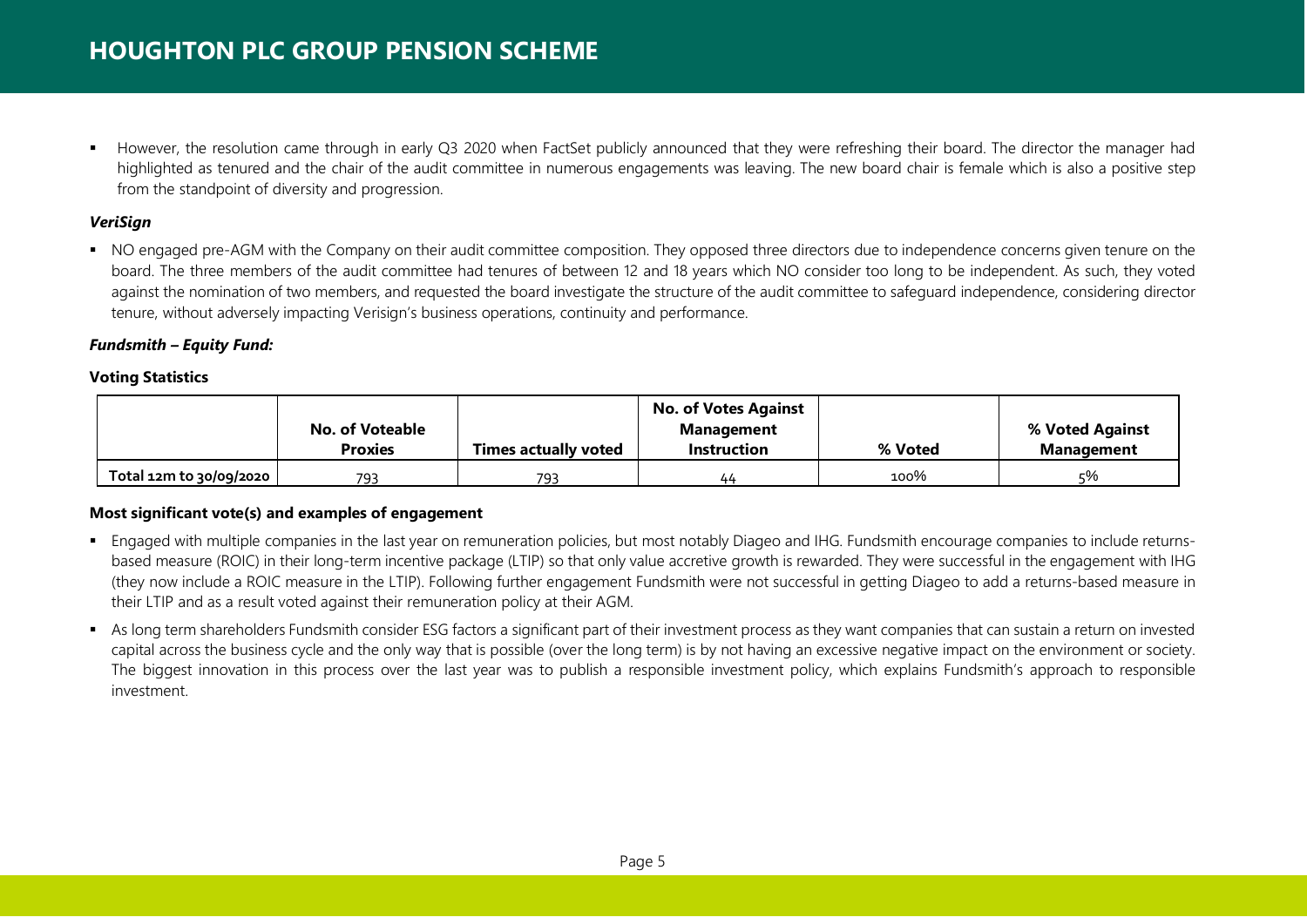## *BNY Mellon ("BNYM") – Equity Strategy:*

**Voting Statistics**

|              | <b>Meetings</b>  | <b>Proposal</b> | <b>Votes For</b> | <b>Votes</b><br>Against | <b>Votes</b><br><b>Abstain</b> | <b>Votes</b><br>Withhold | With<br><b>M</b> amt | <b>Against</b><br>Mamt | <b>With ISS</b> | Against<br><b>ISS</b> | <b>With</b><br><b>Policy</b> | <b>Against</b><br><b>Policy</b> |
|--------------|------------------|-----------------|------------------|-------------------------|--------------------------------|--------------------------|----------------------|------------------------|-----------------|-----------------------|------------------------------|---------------------------------|
| Total 12m to |                  |                 |                  |                         |                                |                          |                      |                        |                 |                       |                              |                                 |
| 30/09/2020   | 111 <sup>°</sup> | 13887           | 12408            | 1245                    | $\overline{\phantom{a}}$       | 64                       | 12763                | 1034                   | 13537           | 360                   | 13787                        |                                 |

## **Most significant vote(s) and examples of engagement**

#### *Proctor & Gamble*

- **F** Strategy: The strategy for P&G has been very aligned with their consumers in the Covid-19 environment. There has been pressure on the supply chain due to increase in demand. The company did take out more debt in March due to a conservative approach to balance sheet in Q2.
- Business focus: There have been three priorities: 1. Health and wellbeing of employees, 2. Consumers, 3. Communities. The company has worked with the government to keep employees safe and to ensure stability. P&G began manufacturing masks and hand sanitizer for own use and for community donation. 99,000 employees have been able to stay on.
- Board and Compensation: There will be 6 women and 6 men on the ballot for the board this year. Directors are slated to retire next year due to 10 year policy and P&G are actively looking for new candidates. BNY is happy with the structure and pay. High SOP vote last year. CEO pay is well tied up into performance goals. At least 2/3 of LTIP tied to CEO.

## *Regeneron*

- Regarding compensation, BNYM expressed concern over retention due to volatility in stock pricing. REGN has talked to investors about the right mix of equity awards; in the last year, it took steps to make changes (used stock options and full value awards of rank and file employees and some senior executives). For the top two executives, REGN uses PSUs for a significant portion of the plan. BNYM stated that the company should detail its engagement process in its next proxy statement.
- BNYM does encourage increased disclosure about efforts made to retain and keep employees safe. This can be in a supplemental report or statement or included in the next proxy statement. BNY also wants to see the results from the last six months of the pandemic.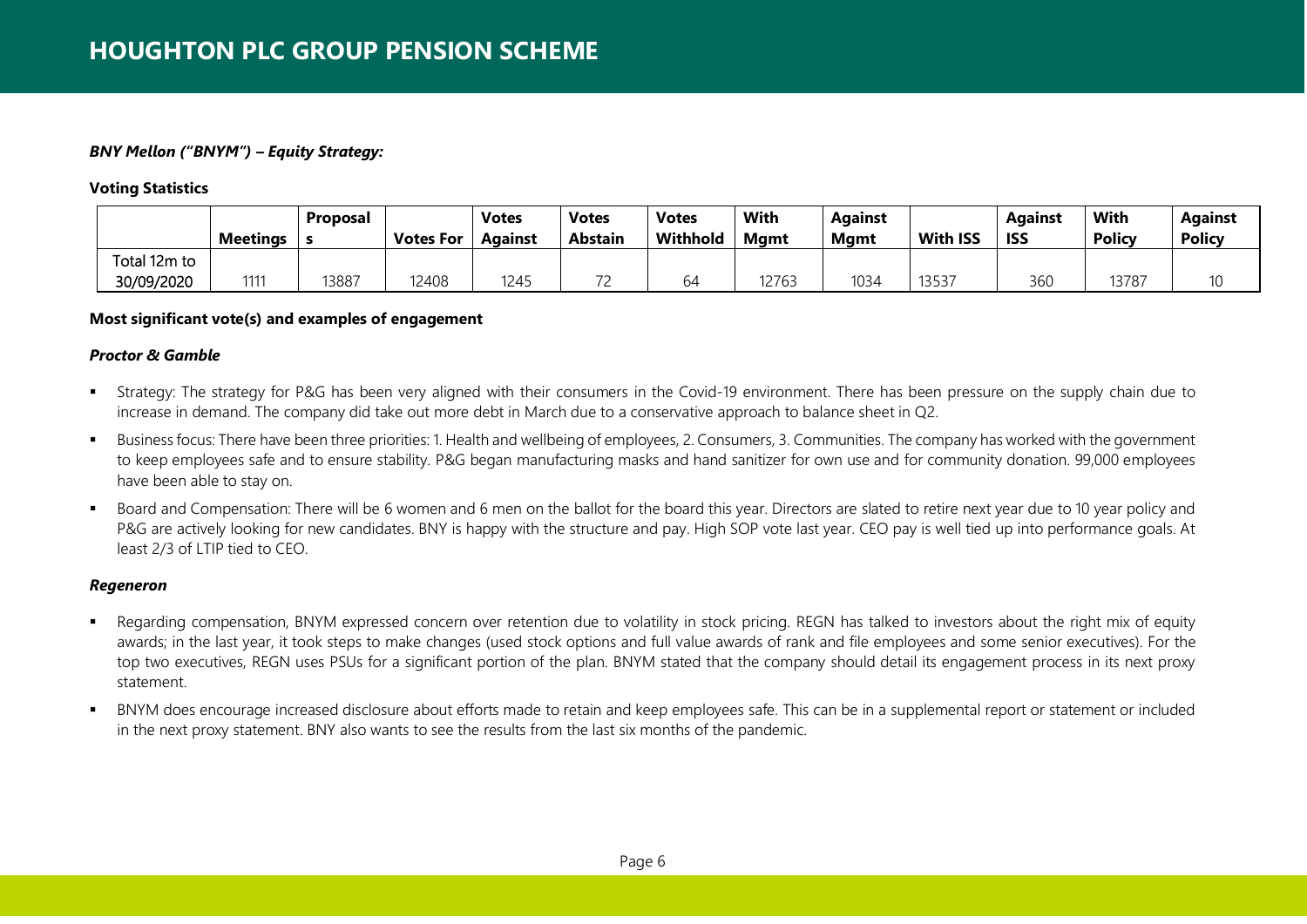## *ExxonMobil*

- BNY asks about how Covid-19 may have affected the business and employee issues and human capital management. BNY's big concerns are major strategic shifts in regard to operations and human capital management. Exxon responds that their shift in strategies dates back to previous plan to diversify their assets. These projects are still being executed, but the pace is going to slow down. Projects are still taking place, but there are more efforts to reduce total expenses.
- Human Capital management philosophy has not changed. Focus remains on offering long-lasting careers and work/life balance. Work in other countries is deliberate in order to have positive impact.
- BNY asked about safety numbers and TIRR metrics. Exxon claimed that they are leading industry in lost time incidents and recordable incident rates. They are very proud of their emphasis on safety. BNY suggested focusing on one or two stats and leading the deck with them. There is an opportunity to set those numbers at more recognizable place so that investors will notice.
- Exxon claims that they don't plan on taking any more debt however BNY asked about 10% dividends and asks for safety of dividends. Exxon responded that they will be around \$19billion/year run rate. Exxon believes that they can run that down by reducing cash consumption in capx and cost of goods part of business). Even with reduction in pricing, there has not been a cancellation of projects. Priorities are pulling lever on capx and not take on gross debt. BNY responded by stating that they are simply too big and suggested taking debt levels down.

# **Alternatives**

The alternative nature of these funds means investments tend not to be in listed equities and as such, voting is not relevant.

# *Millennium: International Fund*

Due to the nature of the firm's investments, they do not usually vote proxies. In situations where a portfolio manager believes it is useful to vote a proxy, the CLEO (Compliance, Legal, Ethics Oversight) Committee, or a designated member will review the request and decide whether the requested vote is in the Fund's best interest and approve or reject this request accordingly.

# *Hudson Bay International Fund Ltd:*

Due to the nature of this Fund's investments it does not utilise vote proxies. Although Hudson Bay does not have an ESG related policy within its overall portfolio design, it recognises and respects the fact that ESG is a very important issue, therefore, has developed the ability to allocate away any profits and losses attributable to investments that would violate a client's ESG mandate.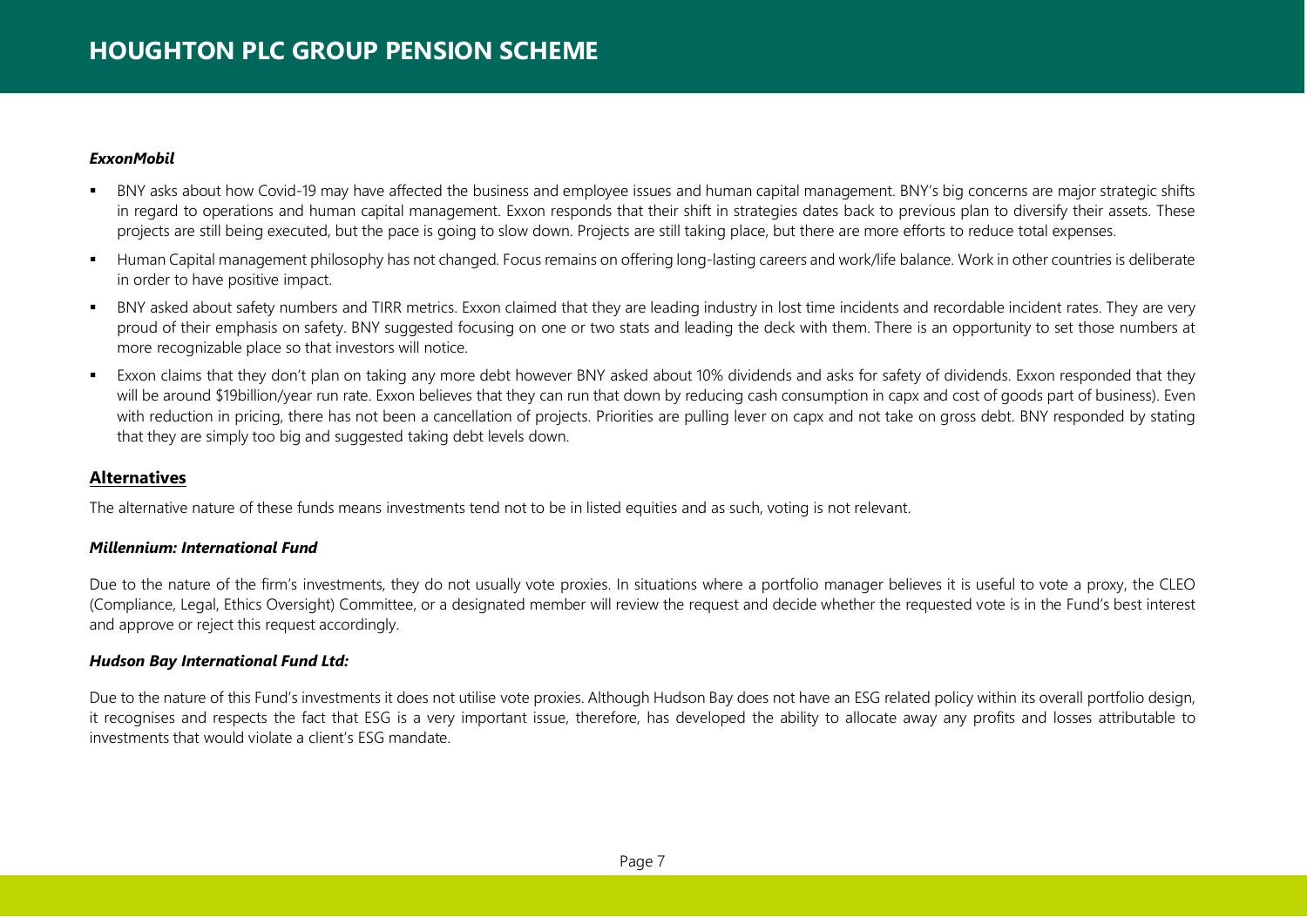## *Leadenhall Capital – Life Insurance Linked Investment Fund:*

#### **Examples of Engagement:**

#### *German hybrid insurer/reinsurer*

- Leadenhall Life recently engaged on the strength of a German hybrid insurer/reinsurer's ESG support as part of its Operational Due Diligence process.
- On an environmental standing the insurer was particularly sound; its parent group majority investor is a signatory to the UN PRI; the investment screening process removed the risk of investments falling foul of shared environmental goals; the carbon footprint was actively disclosed; and there was an extensive section of their website describing the underwriting and investment policies with regard to sustainability.
- Leadenhall Life conducted a detailed review of the decision-making authority, its organisation chart, and framework for operational risk governance and an internal audit was conducted. Leadenhall Life concluded the firm had solid risk accountability.

#### *Insurance acquisition*

Leadenhall Life were offered the opportunity to lend to a vehicle against the Embedded Value of a targeted insurance acquisition. The deal team brought the proposition to internal committee for discussion. The proposition was rejected, in part, because of potential governance issues, namely, one of the Principals in the vehicle had been previously involved in a failed entity.

## *ESG process evolution*

 Leadenhall Life has begun conducting reviews of the public information of its largest counterparties to create a background of the entities general approach to ESG issues. Leadenhall Life are also putting together a measurement/database of ESG processes for its main counterparties through its own research.

# **Bonds**

Voting is not applicable to bond holdings and as such, examples of manager engagement with underlying bond issuers is set out in this section where information is available.

## *BNY Mellon: Efficient Global IG Corporate Beta Fund and US High Yield Beta Fund (GBP Hedged)*

The manager's investment process for these funds does not currently involve engaging with issuers. An area under development is an ESG scoring matrix of parameters, which will use MSCI ESG data help the manager de-select especially low-scoring issuers.